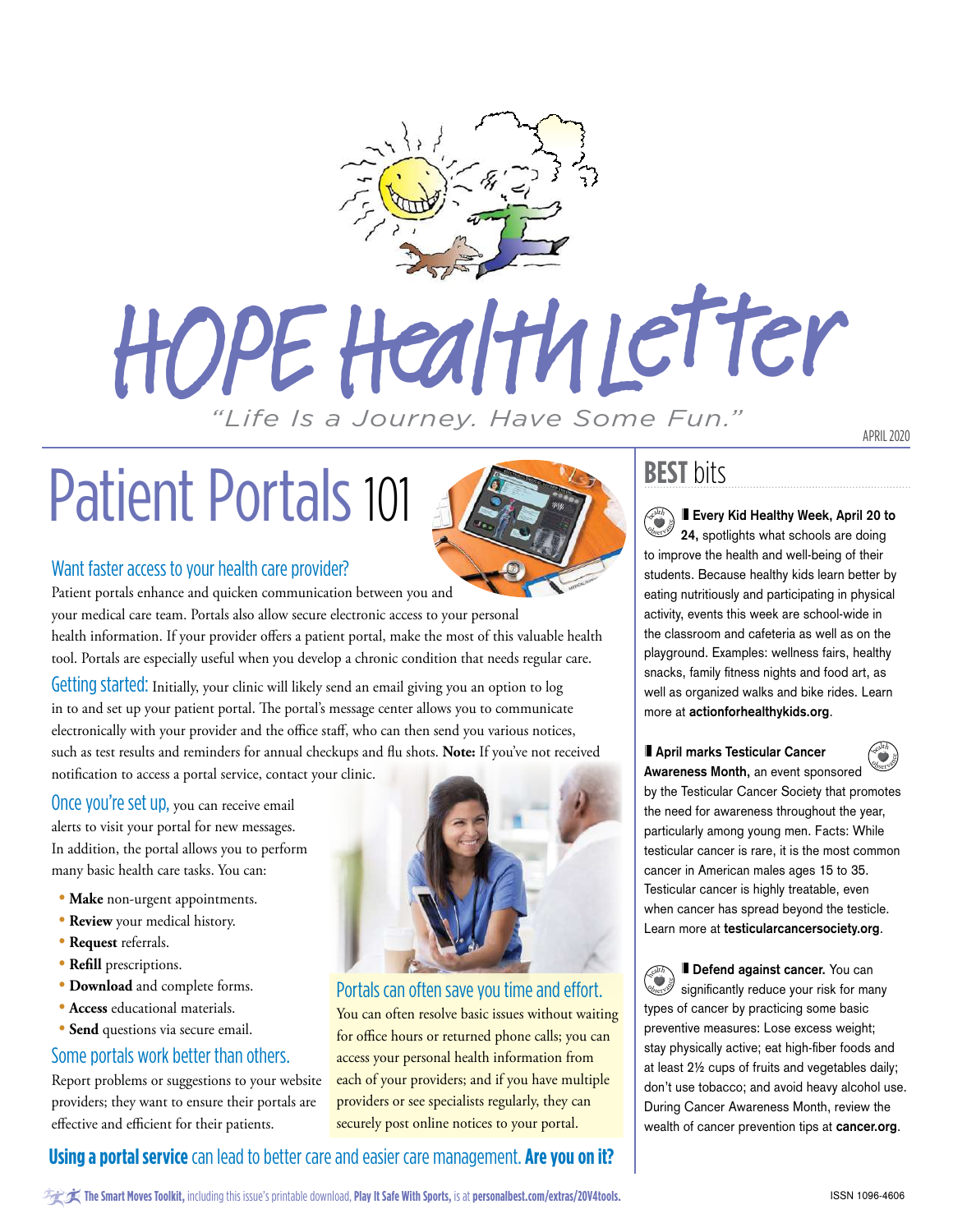$\sqrt{\text{was}}$  32 when I started cooking; up until then, I just ate. — Julia Child

### **tip** of the **month New Foods and Kids**

**Children may need to taste a new food 15 to 20 times before deciding if they like it.**  Researchers have found that the best way to introduce kids to new foods is to offer repeat exposure to them, and to be a role model by eating them yourself. And what if they just don't like something? That's okay. There are probably certain foods that you don't like either, right? The best approach is no pressure.



### **eating**smart Go on a Food Adventure By Cara Rosenbloom, RD

### **There's no single food that contains all of the nutrients you need for optimal health.**

That's why you'll notice that healthy plate models always have proportions of different foods, such as ½ vegetables and fruits, ¼ grains and ¼ protein-rich options (e.g., lean poultry and meat, fish and beans). When eaten daily, the right proportion of these foods can help ensure you get the nutrients your body requires.

**Some people use a plate model and fill it with the same choices day after day.** That's fine, as long as you get the nutrients you need. Others are more adventurous eaters and love to experiment with different flavors from around the world. Neither is right or wrong. What counts are balance, variety and your personal taste.

And don't shy away from being adventurous. Here are 5 food trends to keep on your must-try radar:

**• Fermented drinks,** such as kombucha and kefir, contain healthy probiotic bacteria that are good for overall health. Experiment with different brands, or make your own at home.





**• New nut butters** beyond peanut or almond butter are gaining momentum. Look for macadamia butter and roasted pumpkin seed butter.

### **One-Pan Mediterranean Chicken**

2 tbsp olive oil

- 2 cloves garlic, chopped
- 2 tbsp fresh lemon juice
- 1 tsp dried oregano
- ½ tsp salt
- 4 skinless boneless chicken
	- breasts (about 16 oz.)



 **• At-home meal kits** allow you to bring global flavors into your kitchen. Your local supermarket now likely stocks pre-prepped ingredient kits (think chicken, vegetables, noodles and sauce) to make a delicious dinner at home. Or check for other delivery services in your area.

> **• Burger blends** allow consumers to choose burgers that blend beef with plant-based foods, such as mushrooms

or black beans. You get the same meaty taste with a new approach to a classic comfort food.





**In** a container with a lid, mix together oil, garlic, lemon juice, oregano and salt. **Add** chicken, stir to coat and marinate in the refrigerator for 2 hours (or overnight). **Preheat** oven to 450°F. **Line** a baking sheet with foil. **Add** chicken to baking sheet and surround with zucchini, tomatoes, peppers and onions. **Bake** 25-30 minutes (until the chicken is 165°F). **Sprinkle** with feta cheese and serve warm.

1 zucchini, 1-inch diced 2 cups mini tomatoes

1 red onion, 1-inch diced

1-inch diced

#### **Makes 4 servings. Per serving:**

263 calories | 27g protein | 9g total fat | 2g saturated fat | 6g mono fat | 1g poly fat | 13g carbohydrate | 2g sugar | 3g fiber | 477mg sodium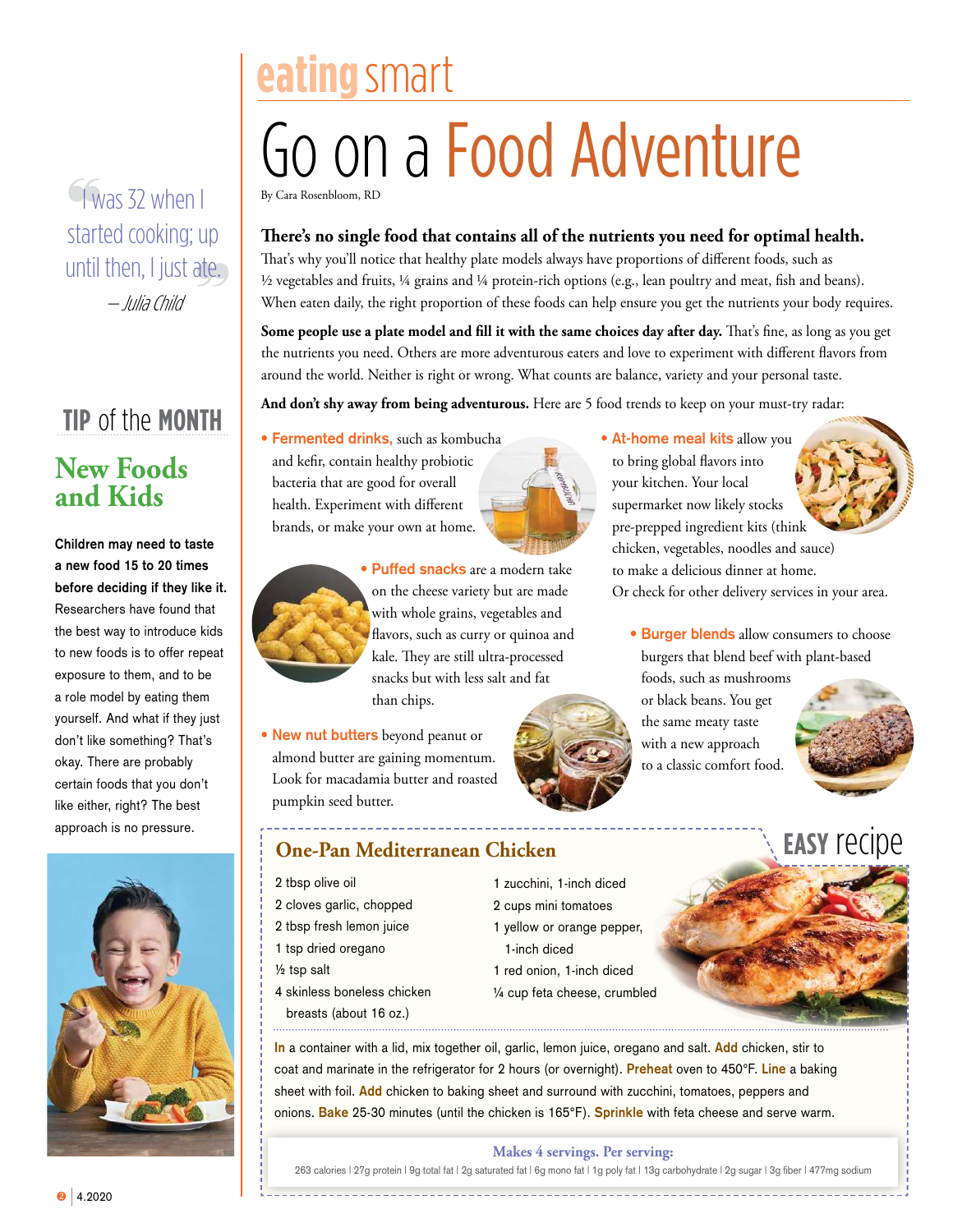### **work**life

## Stressed Kids at College

**College life can be overwhelming.** There's stress from adjusting to roommates, not getting enough sleep due to studying (or too much partying), worries over tests, dating and more.

#### **HERE ARE 5 COPING STRATEGIES TO SHARE WITH NEW COLLEGE STUDENTS:**

**O** Don't skimp on sleep. Sleep deprivation affects school performance and emotions. College life often goes along with late nights and missing sleep while focused on computers, phones and TVs. Make adequate sleep the No.1 priority at least 5 nights a week.

<sup>2</sup> Eat smart. Unhealthy snacks and fast food contribute to the famed freshman 15-pound weight gain common in college. Poor diet also contributes to fatigue and stress. Instead, fuel your mind and body daily with nutritious meals and snacks that include vegetables, fruit and whole grains.

**8 Practice relaxation.** Pausing for deep breathing or listening to a relaxation podcast can help lower stress. Try meditation and yoga classes offered on campus, too.



 $\Theta$  Avoid drugs and excess caffeine. Too much caffeine, whether it's in coffee or energy drinks, can spark anxiety and even panic attacks, plus interfere with sleep. And drugs to boost energy or induce sleep can be dangerous (and illegal) and won't solve what's causing stress. Get your health care provider's okay before using prescription and over-the-counter medications, as well as supplements.

**Seek counseling.** College counselors are trained to help students with a host of problems, including stress.

### **Immunizations give babies their healthiest head start.** Several diseases that once threatened children's lives — including Hib (Haemophilus Influenzae Type b), diphtheria, tetanus, measles, pertussis, polio and more — are now preventable, thanks to immunizations. Get the facts about the vaccinations your baby needs. Talk to your pediatrician and learn more at **[healthychildren.org](http://www.healthychildren.org)**.



### Interruptions Wrecking Your Work?

**What's keeping you from being at your productive best?** The most common distractions on the job are using personal phones for texting, online searches and social media. According to a Gallup poll, more than 50% of U.S. smartphone owners admit to checking their phones at work a few times an hour.

**Another typical time-waster** involves coworkers dropping by frequently to chat and the background noise they create. Another big culprit: unnecessary meetings.

**Key to working better is avoiding interruptions,** most of which are under your control just by being aware of them. While people are part of working, they can also break the focus and momentum of your work tasks. If you can, set aside specific no-interruption periods and post them via email, or escape to a quiet area to work undisturbed.

**Quit burning time online.** The more information you have pouring in — email, news stories, social media the more you may feel like you're doing something. But in reality, you're losing focus and working less. Switch off your phone and, when possible, skip checking email during valuable work time.

**To meet or not?** Always weigh the options before calling a meeting. If it's just information sharing, you're probably better off emailing it. But if brainstorming or an in-depth discussion is needed, an in-person meeting might be best.

**One positive interruption** — take a 30-second personal pause. Standing up, stretching or deep breathing can instantly recharge your productivity, especially when you're working at a computer.

**While working well** depends on your specific job and work environment, watch for ways that you and your coworkers can avoid interruptions and work smarter — maybe suggest a contest? The best preparation for tomorrow is doing your best today. — H. Jackson Brown, Jr.



 $\hat{\mathcal{H}}$  **Smart Moves Toolkit** is at **[personalbest.com/extras/20V4tools](http://personalbest.com/extras/20V4tools).** | 4.2020 | 6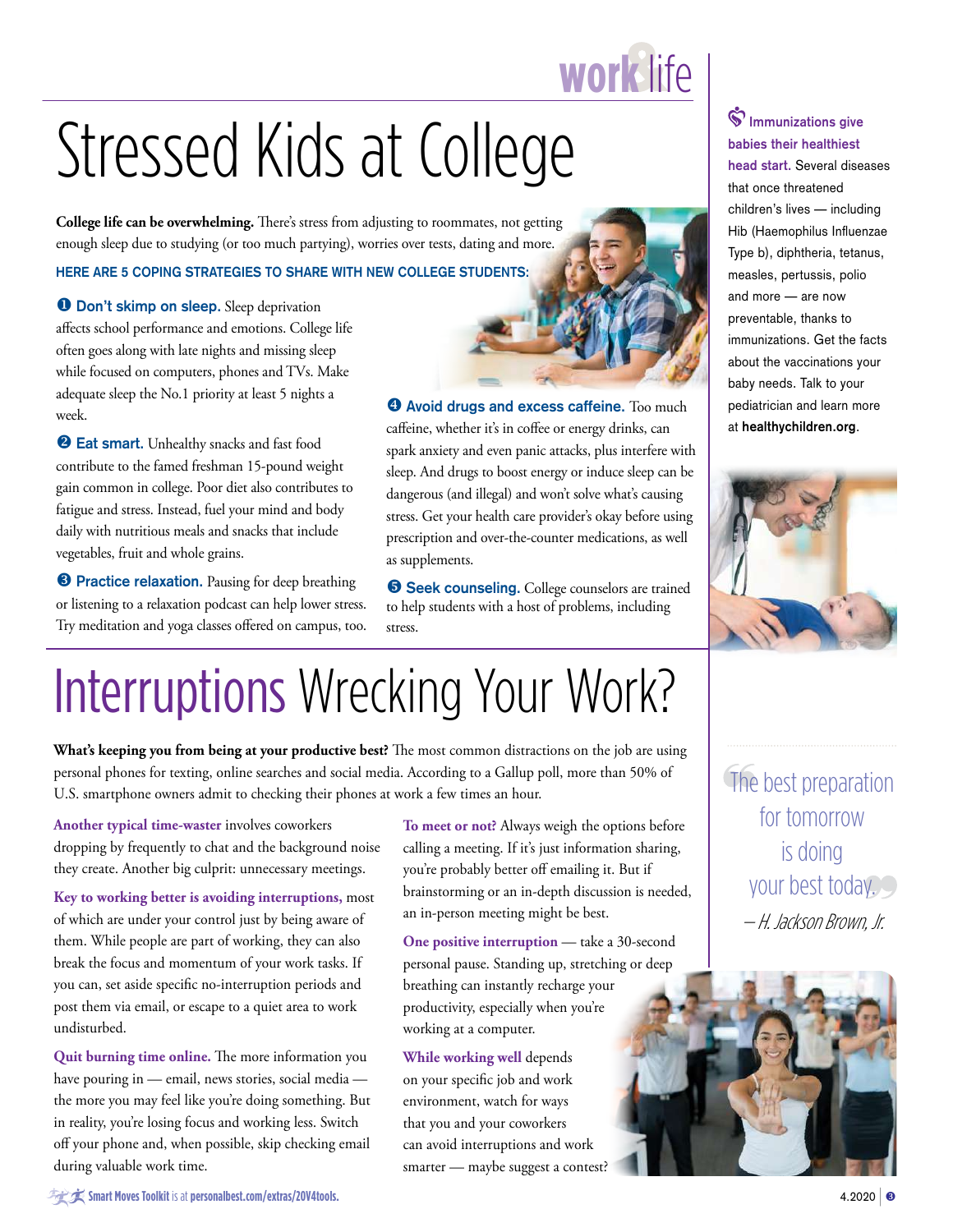### $\circ$  In three words I can sum up everything I've learned about life: It goes on.

— Robert Frost



**Sleeping late on weekends won't relieve sleep deprivation.** Sleeping only 6 hours or less per night or day the rest of the week impacts focus and reaction time, Harvard research shows. And a University of Colorado study found skimping on sleep interferes with the normal sleep-wake cycle, hampers metabolism and can cause weight gain. The solution? Commit to 7 to 9 hours of sleep every night. If you constantly have problems sleeping, talk to your health care provider about treatment.



I believe that the greatest gift you can give your family and the world is a healthy you. — Joyce Meyer



### Q: What is occupational therapy? **April is Occupational Therapy (OT) Awareness Month.**

A: **OT is a licensed profession that uses everyday activities, or occupations, to help people perform everyday functions they want and need to do.**  Occupational therapists determine and design customized therapeutic programs of daily activities to help patients reach their personal goals at home and at work. OT's science-based treatments have been shown to increase the capacity for patient self-care and independence and reduce health care costs.



<sup>h</sup>ealt<sup>h</sup> Observace

Specifically, OT can help people regain function after an illness, injury or limitation makes it difficult to engage in daily activities. The therapy can aid injury recovery, stroke or cancer rehabilitation, speech or swallowing technique, and arthritis or disability retraining. In addition, diabetes or obesity management, support for older adults with physical or cognitive impairments, and accommodations for children with disabilities may benefit from the expertise of an occupational therapist. — Elizabeth Smoots, MD

### $QUICKQuiz^M$ : Fitness IQ



**It's easy to confuse fact with fiction about how to get in shape.**  All sorts of dos and don'ts for fitness and weight loss abound online.

**1.** Getting in shape requires long workouts.

#### O True O False

- **2.** Exercise is not just about weight control.
	- O True O False
- **3.** You don't need to warm up your muscles before you work out.

#### O True O False

**4.** Certain healthy foods, such as celery and lettuce, help you lose weight because they have negative calories.

**O** True **O** False



### **Answers**

**1. False** — Just 10-minute spurts of activity 3 times a day for 5 days a week build fitness, according to the NIH.

**2. True** — Exercise also helps reduce stress, improve mood and enhance your sleep. It also lowers your risk of developing chronic disease.

**3. False** — Warm up your muscles with low-intensity activities for 5 to 10 minutes before any vigorous activity. Stretch gently at the end of vigorous activity and after cool down to reduce strain.

**4. False** — All foods have calories. However, eating lots of vegetables is a healthy habit, and the fiber helps you stay full and satisfied, so you're less likely to snack all day long.

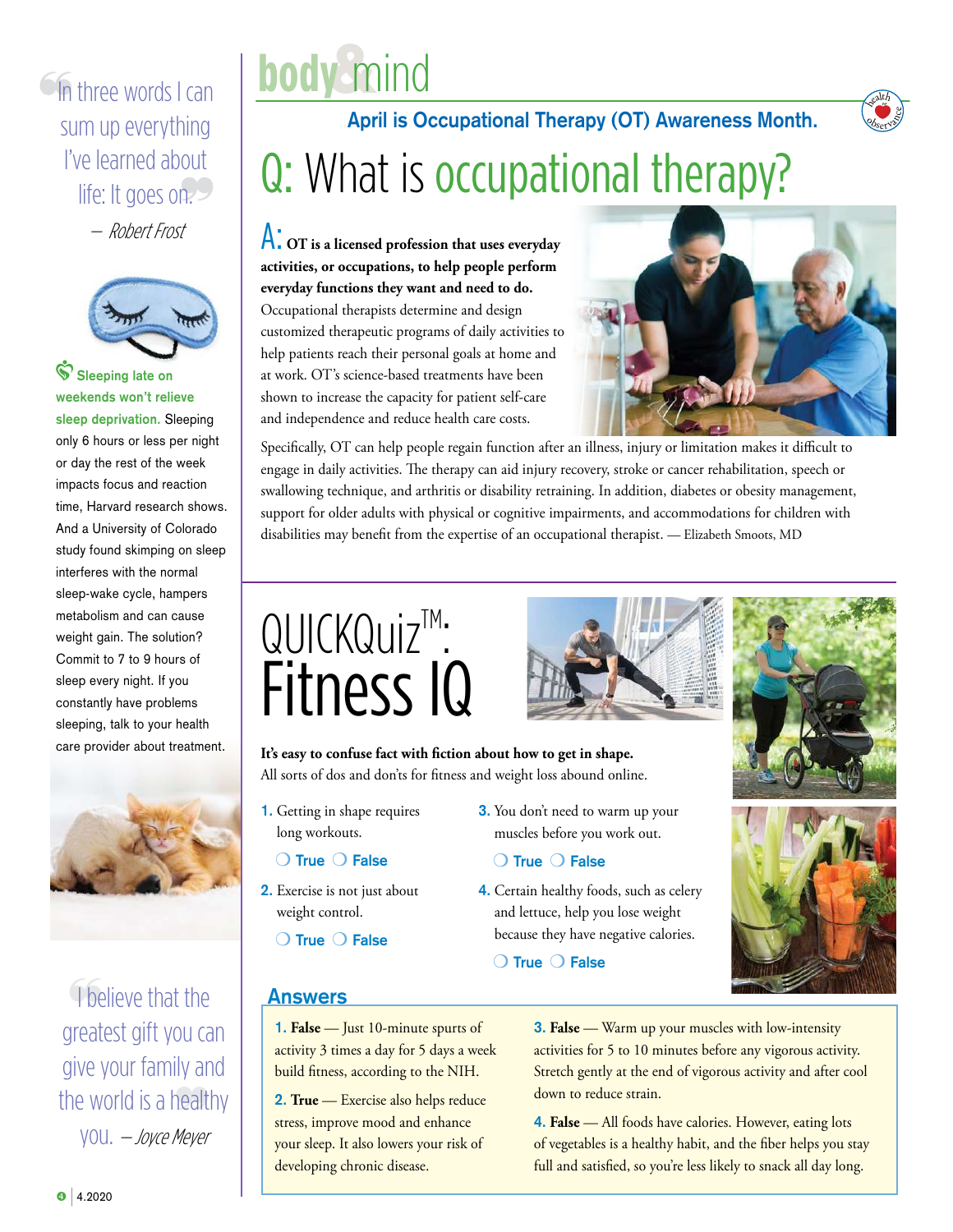### **body** mind

### National Prescription Drug Take Back Day: April 25



**How you dispose of prescription drugs matters.** And leaving unused drugs in your medicine cabinet can be risky, too. The U.S. Drug Enforcement Agency (DEA) reports unwanted drugs thrown away or kept in homes often leads to accidental poisonings, drug abuse and overdoses.

**For example, most teens who abuse prescription medications start by obtaining drugs from home medicine cabinets,** according to the DEA. Prescription drugs tossed in the trash can be retrieved, abused or illegally sold; they can accidentally poison animals, too. What's more, flushing drugs down the toilet can potentially contaminate local water supplies.

**Fortunately, we have responsible and convenient ways to dispose of unwanted drugs on National Prescription Drug Take Back Day.** DEA-authorized collection sites, typically at community pharmacies, hospital or clinic pharmacies, and law enforcement locations, will be in communities nationwide for safe disposal of prescription drugs. Learn more at **[takebackday.dea.gov](http://takebackday.dea.gov)**.



 **And throughout the year,** check online to locate drug disposal sites. Simply enter your ZIP code or town on the DEA's authorized drug collector at **[apps2.deadiversion.usdoj.gov/pubdispsearch/spring/main?execution=e3s1](http://apps2.deadiversion.usdoj.gov/pubdispsearch/spring/main?execution=e3s1)**.

### Q: What is cognitive reframing? by Eric Endlich, PhD

A: **Cognitive reframing is a therapeutic technique used to help view situations, people or relationships from a different perspective.** In doing so, reframing can transform the meaning of events from a negative viewpoint to a more balanced or positive one. As the meaning shifts, our thinking, feelings and behaviors often change along with it.

**Think of it as looking through a camera lens in a fresh way.** Reframing can open our minds to healthier coping strategies, such as:

- **O** Seeing problems as challenges to face and overcome.
- <sup>2</sup> Letting go of judgmental thoughts about others during angry interactions, thereby making a positive resolution possible.
- <sup>8</sup> Changing one's self-image from someone who's failed to a person who is resilient and capable of improving.
- $\bullet$  Viewing a professional setback as a chance to reassess career plans and strategies.

### **Reframing can help us view and accept life events as opportunities we can take advantage of.**

A hug is like a boomerang you get it back right away. — Bill Keane



**April is Oral Cancer Awareness** 

**Month,** a good time to learn about this disease that can be life threatening if not found and treated early. Oral cancer occurs on lips, tongue, palate and other areas of the mouth. Smoking and HPV infection are risk factors, but anyone can develop oral cancer. Contact your health care provider if you have any symptoms of oral cancer, including a persistent sore, pain, numbness or lumps in your mouth, or difficulty chewing or moving your tongue.

**EXPERT** advice **EXPERT** advice someone doing what you said couldn't be done. — Amelia Earhart

Problem

Problem Problem

Probler

Problem

roh

Problem

oblem

SOLUTION

Problem

Problem

Problem

Problem

Problem

Proble

**Oroblem** 

Problem

 $0<sub>Y</sub>$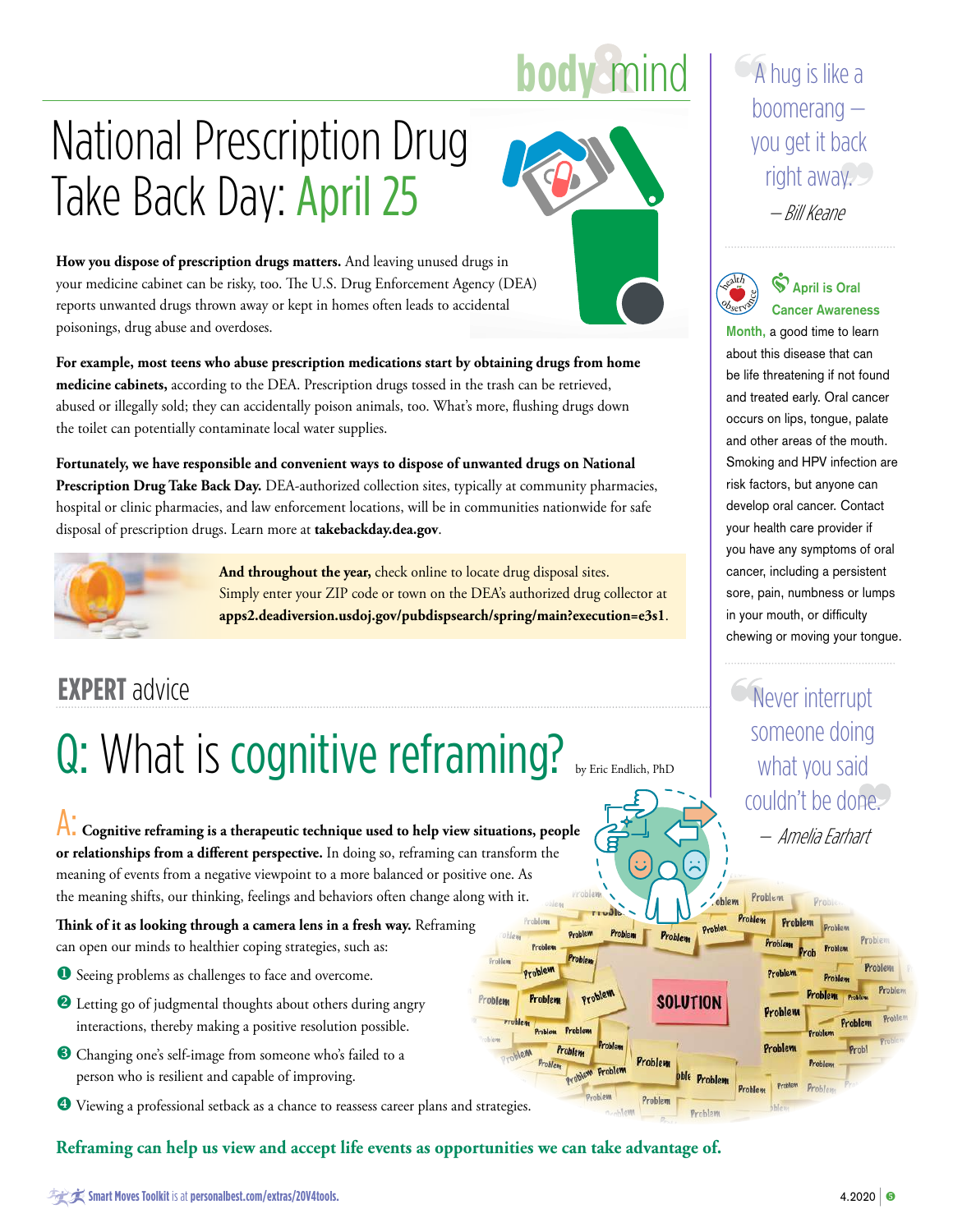By Jamie Lynn Byram, MBA, AFC, MS

### **Successful Retirement Planning**

**Enjoying financial security during retirement takes investment planning and action.**

For a financially successful retirement, you must build enough savings and investments to supplement other sources of income (such as Social Security). Social Security is no longer enough to cover expenses in later years.

**To make sure you save enough, here are some basic steps to consider:**

**1. Start early and save continuously** at least the amount required to obtain the full matching contribution in a tax-sheltered employer-sponsored plan. **Remember:** Compound interest is your friend. The earlier you begin saving the better off you will be. Also, don't forget to increase your savings as your income rises.

**2. Diversify your portfolio** through mutual plans and limit company stock to no more than 10%. Accept enough risk to meet your retirement needs.

**3. Contribute to ROTH IRAs** to supplement your employersponsored plan.

**4. Hands off your retirement.** Do not borrow against it; do not withdraw from it. When changing jobs, roll over the funds into the new employer's plan or a rollover IRA.

**5. Pay attention to your investment account fees.** Make sure your returns aren't being eaten away by charges.

### **dollars** sense | safety solutions

## In a Flash

**When a flash flood warning occurs in your area, move to higher ground and follow any evacuation orders.**

#### **General safety guidelines:**

- 4 **Learn what to do** in the event of a flash flood.
- 4 **Create an evacuation plan** if you live in a flash flood zone.
- 4 **Maintain an emergency kit;** check it frequently to ensure you have what you need. Visit **[redcross.org](http://www.redcross.org)** to see what your kit should contain.
- 4 **Listen to local media for instructions during flooding.** Stay away from flood waters, and keep children and pets away from water.
- **★ Be especially cautious at night,** when you can't always see rising waters.
- 4 **Be aware that flash floods sometimes happen without warning.** If you are driving and the road becomes flooded, turn around. Don't attempt to go through the flooded area; even 6 inches of water will cause loss of control. Two feet of water can sweep most vehicles away.

 **If you are caught in rapidly rising water,** get out of the car if it's safe to do so, and move to higher ground. If your vehicle is caught and moving, try to get on the roof of your vehicle until help arrives.

### **SAFETY** corner

## Gardening Guidelines

### **Gardening can be relaxing, and it's great exercise.**

Make sure you indulge your green thumb with safety in mind:

- **Avoid** the sun from 10 a.m. to 4 p.m., if possible, and always use an ample amount (a shot glass) of broad-spectrum sunscreen with SPF 30. **Tip:** Slather it on 20 minutes before you head out; reapply every 90 minutes. Wear a hat and sunglasses, too.
- **Use** insect repellent containing DEET or wear pyrethrum-treated clothing. Wearing long-sleeved shirts, rubber boots and pants tucked in your socks can also protect you against insect bites.
- **Wear** garden gloves to protect your hands while gardening. If you are using hedge trimmers, mowers and other machinery, wear safety goggles, earmuffs, sturdy shoes (never sandals or flip-flops) and long pants.
- **Follow** all instructions and warning labels when using garden chemicals and equipment.

**To learn more about** keeping your green thumb safe, search for **gardening health safety tips** at **[cdc.gov](http://www.cdc.gov)**.



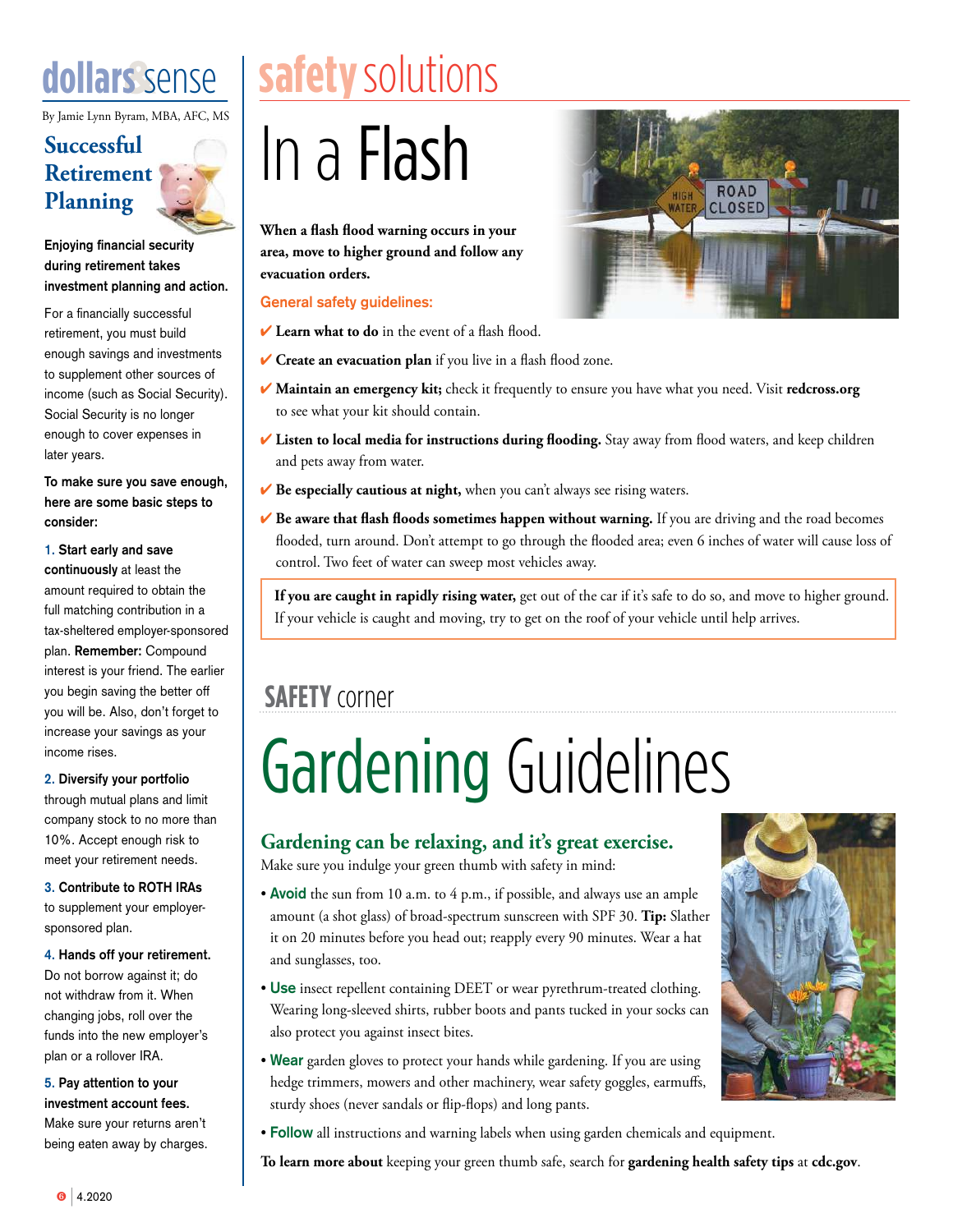### **special**report

## Alcohol Use: Sobering Facts

**April is Alcohol Awareness Month.** <sup>h</sup>ealt<sup>h</sup> Observance

**Alcohol use in the past 27 years has increased 70% worldwide, based on the total volume of alcohol people consumed between 1990 and 2017.** Much of the increase is reported in low- and middle-income countries, or due to increasing population in general.

**Ongoing heavy alcohol use is a leading risk factor for premature disease and death.** Increasingly, Americans are dying from alcohol poisoning and liver diseases caused by alcohol abuse. Adding deaths resulting from drunk driving, homicides and personal injuries, alcohol use leads to almost 90,000 lost lives per year in the U.S.

**Health risks of ongoing heavy drinking:** It leads to alcoholism and related chronic health problems, including obesity, stroke, pancreatic, liver and cardiovascular diseases, and numerous forms of cancer. It can also worsen some conditions — diabetes, osteoporosis, depression and memory loss.



 **Anyone at any age can have a drinking problem.** Nationwide, 5.7% of Americans older than 18 have **Alcohol Use Disorder,** engaging in risky behaviors that jeopardize their health, relationships, productivity and the safety of others.

 **Light drinking?** Research suggests moderate alcohol consumption (1 drink a day for women or 2 a day for men) may protect heart health. But beyond moderate use, alcohol can cause cardiovascular problems. And we have more positive ways to protect our health than drinking. Eating a healthy diet and being physically active offer much greater health benefits than moderate drinking. And if you don't drink, don't start.

### **SELF-SCREENING**

**What about your drinking?** You don't have to be an alcoholic to suffer from drinking too much. Alcohol abuse means you're drinking enough to cause ongoing health, safety and social problems. If you think you drink too much, you probably do.

**Alcohol Awareness Month** was established in 1987 by the National Council on Alcoholism and Drug Dependence, which offers the following self-assessment.

### **Check the following statements that apply to you:**

- $\Box$  You avoid family and friends because of your drinking.
- $\Box$  You drink to suppress negative emotions, such as stress, disappointment and anger.
- $\Box$  Your tolerance for alcohol has increased significantly since you first began to drink.
- $\Box$  You have experienced blackouts due to your drinking, making you unable to recall part of the previous period when you drank.
- $\square$  When drinking with friends, you attempt to have extra drinks when others aren't looking.
- $\Box$  You feel emotionally rushed to drink the first drink of the day.
- $\Box$  You feel guilt and shame because of your drinking.
- $\Box$  Friends and family have expressed concern about your drinking.
- $\Box$  You keep drinking even when friends or family have stopped drinking.
- $\Box$  You feel anxious when alcohol is not accessible to you, even for just a few hours.

**Key:** Checking even a few of these statements indicates a high risk for alcohol addiction. Don't delay confiding in your health care provider, who can help you understand your drinking and its broad effects, and discuss your treatment options.